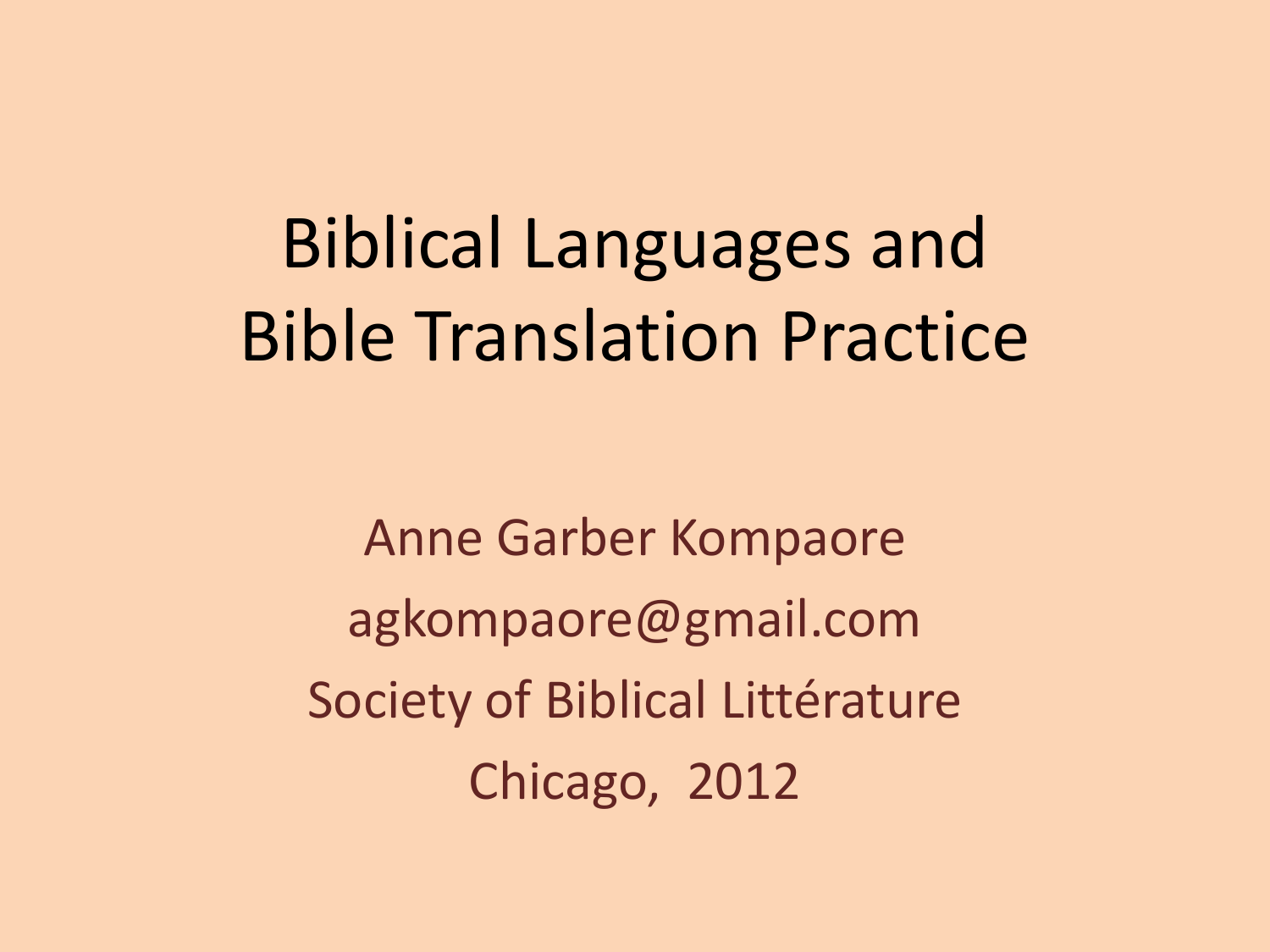### Intermediary Source Languages

- Septuagint
- Latin Vulgate
- King James Version
- English: RSV and TEV
- French: Segond/TOB and BFC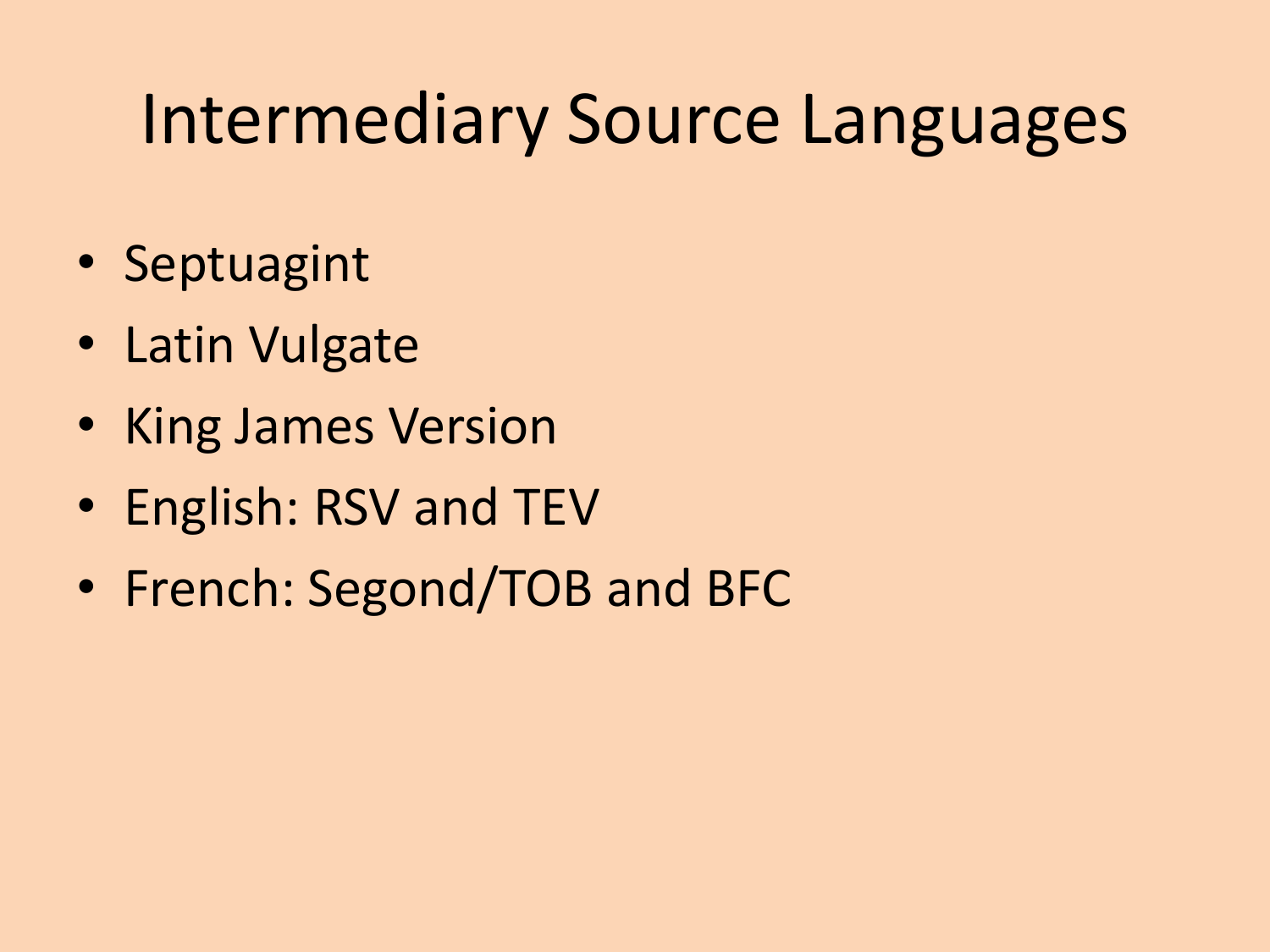Semantic interference of the intermediary source language

- **Triggering an erroneous concept:**
- Gen 26:17: Isaac left there and set up camp in the **valley** of (Mount?) Gerar
- Concept in receptor language: valley > mountain
- Valley < NAHAL = river valley, usually dry except during rains.
- Valley < several Hebrew words depending on the type of valley.
- Receptor language may or may not also have several different words for valleys.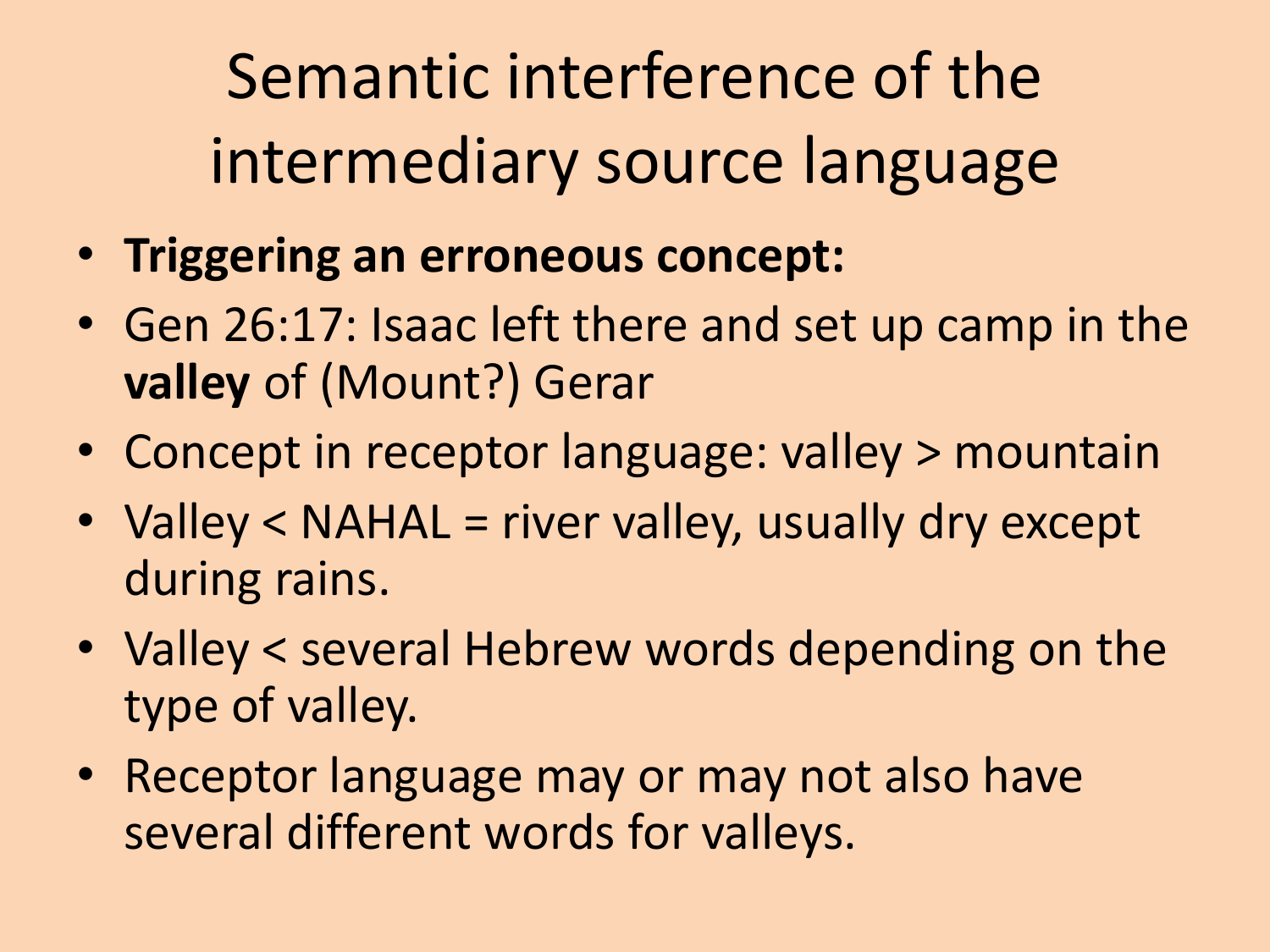## Semantic interference

- **Apparent conflict between the base and model texts**
- Ruth 3:2
- NRSV winnowing barley
- GNT threshing barley, BFC battre (beating)
- ZARAH = winnow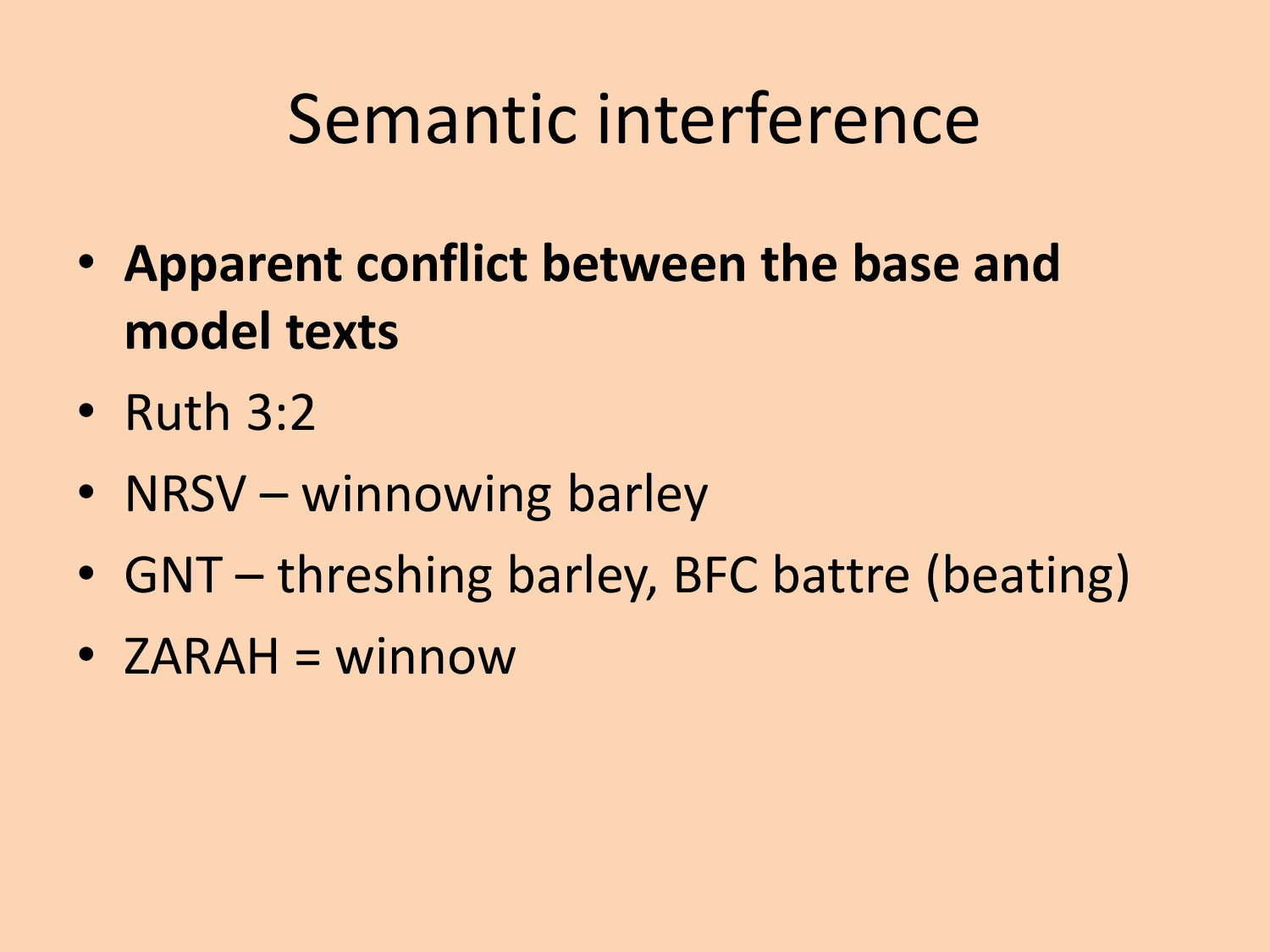### Semantic interference

- **Variant translations for Key terms**
- HESED : Ps 103:4
- Fidélité (faithfulness) TOB
- Bonté (goodness) LS, BFC
- Amour (love) PDV
- What does it really mean?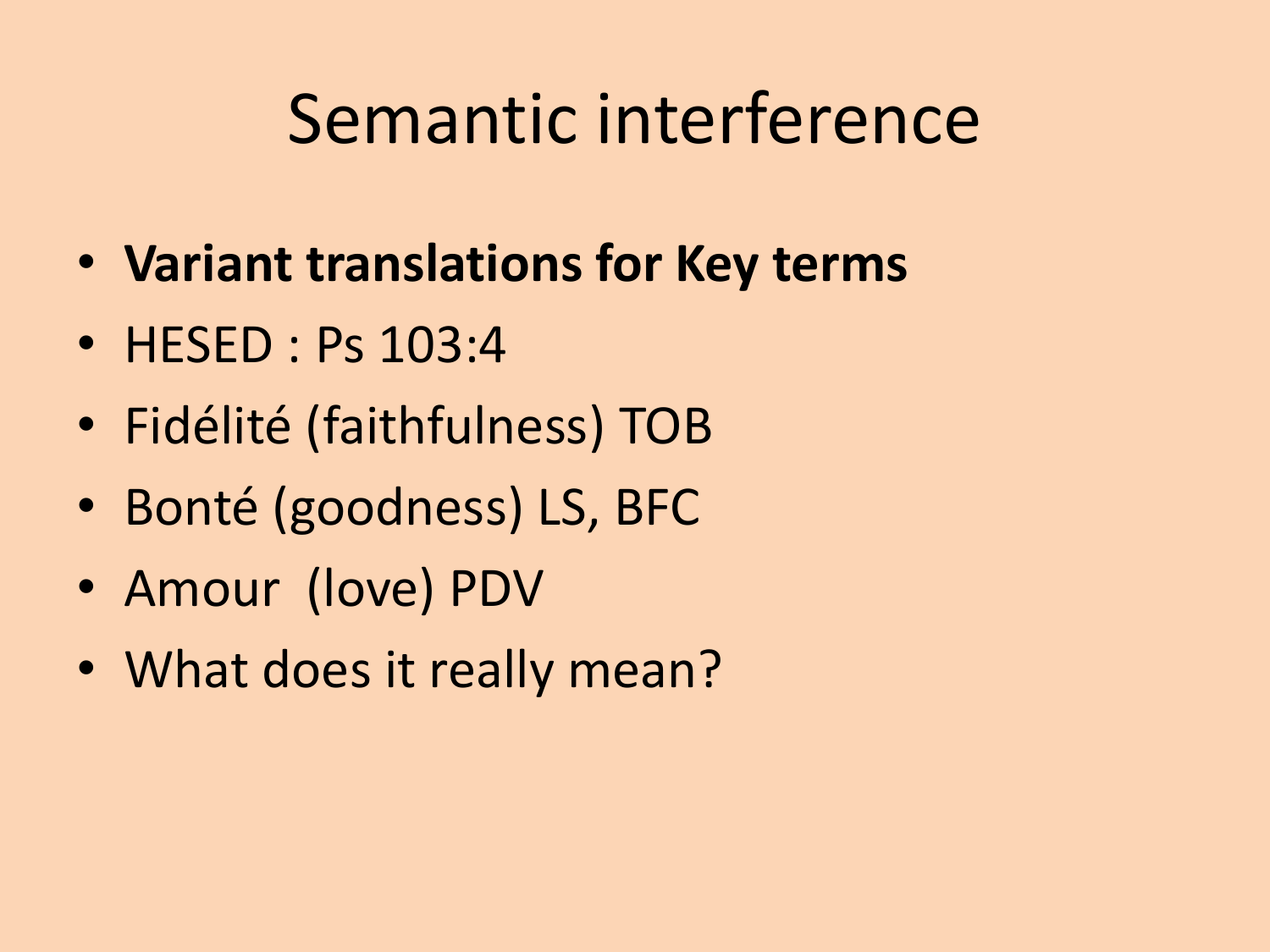## Concepts lost in translation

- **Emphatic features such as:**
- HINNEH
- Word order change
- Infinitive absolute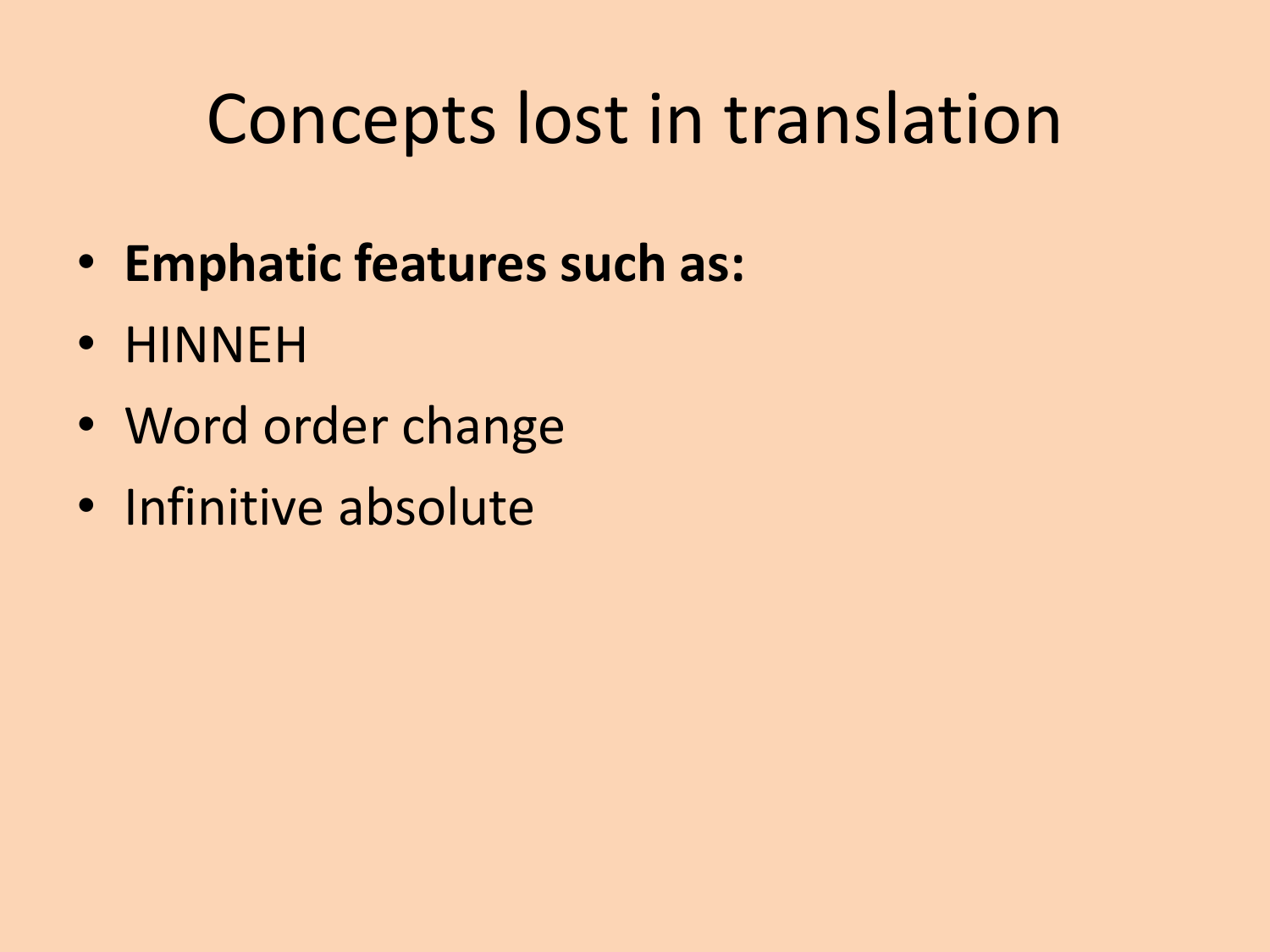#### Interpretational and textual problems

- **Contradictions between base and model texts:**
- Isaiah 8:6
- TOB this people will… **rejoice over Rezin**
- BFC this people will… **lose courage** in the face of (Rezin)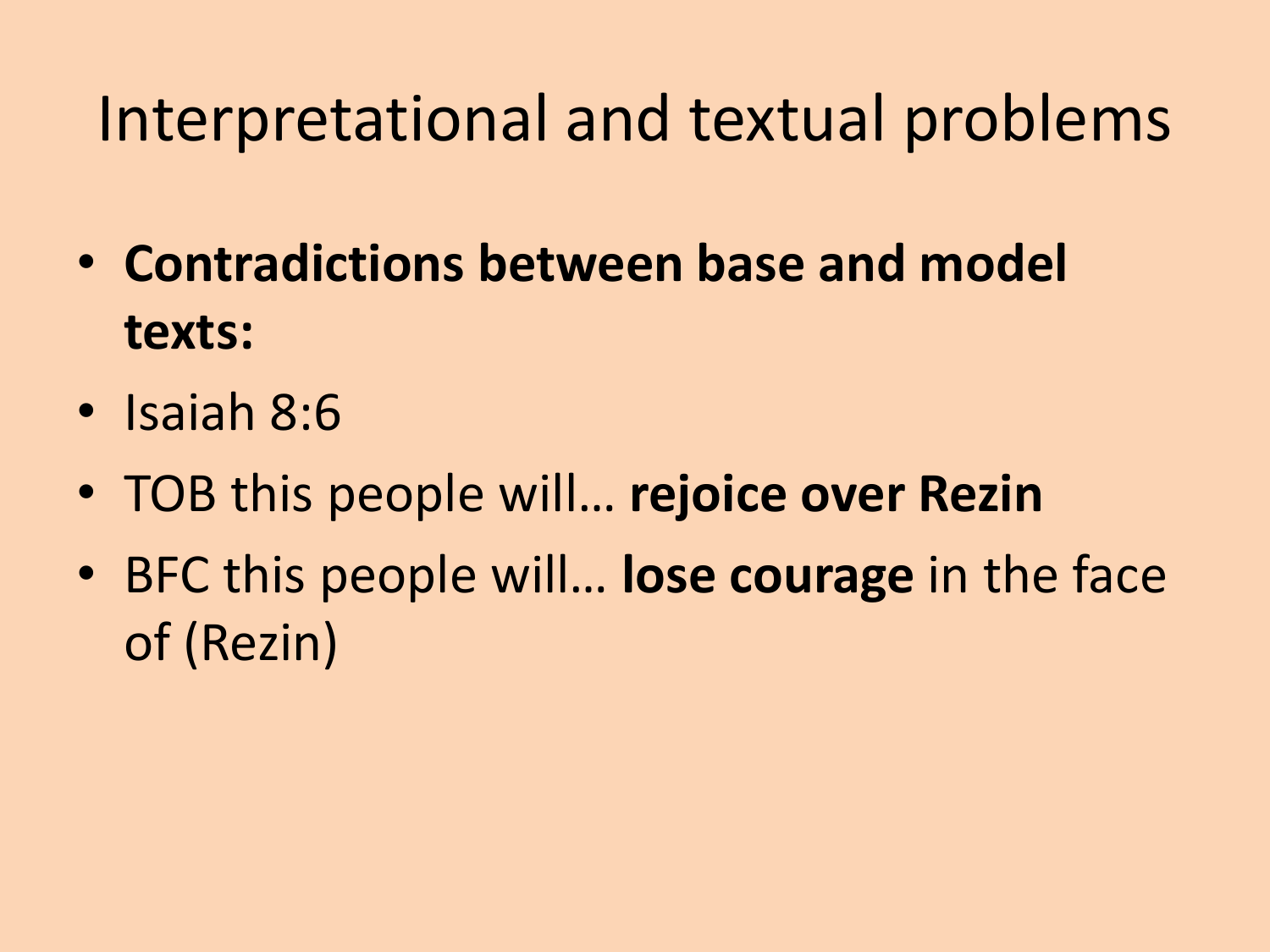#### Interpretational and textual problems

- **Contradictions between English and French translations**
- Judges 9:31 ARUMAH
- A place name: Most English translations AND interlinear gloss in the Paratext version
- Meaning « in secret »: All French translations that I have consulted, AND interlinear gloss in the French Bible Society Hebrew - French interlinear.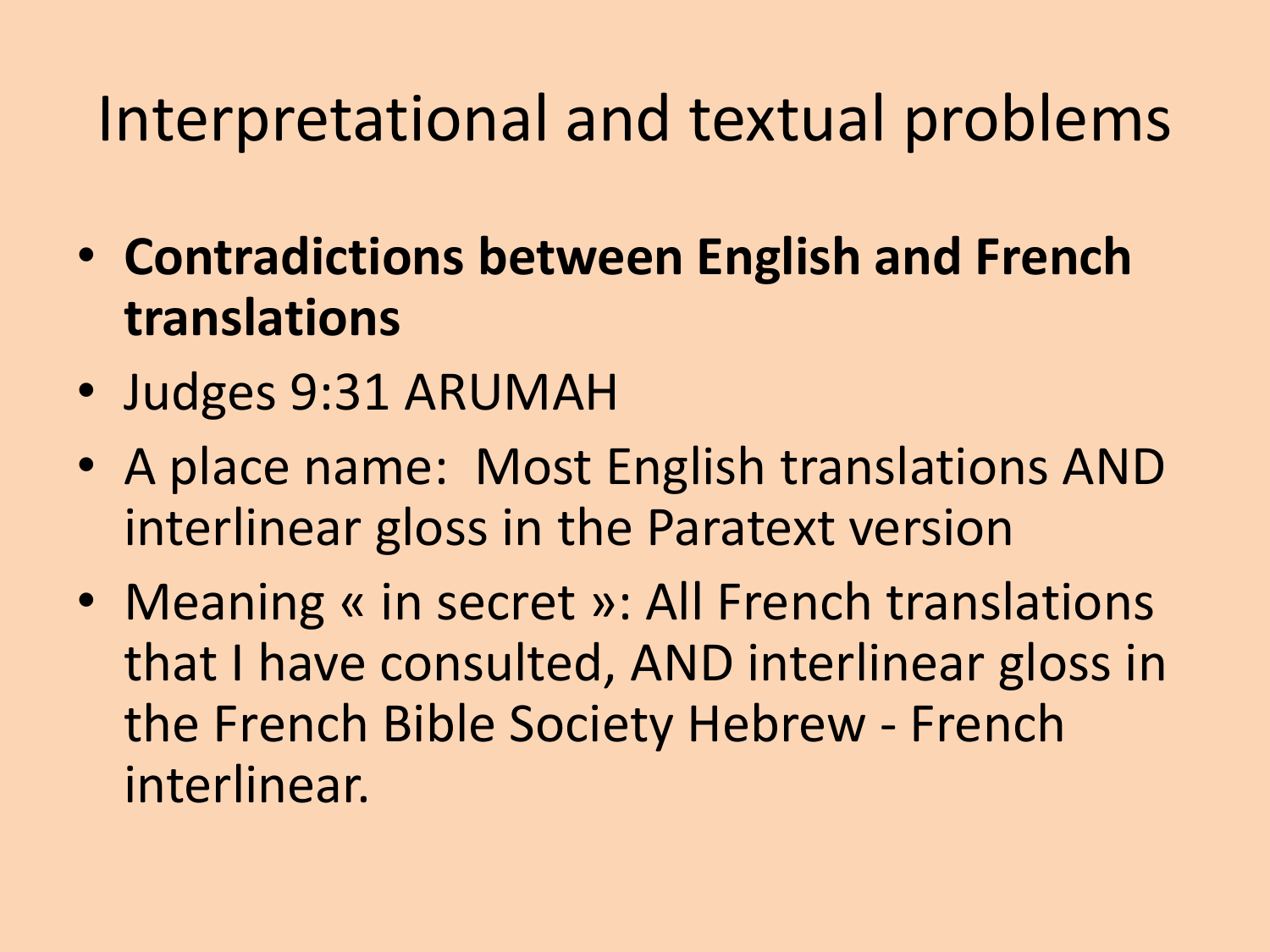# Challenges and objections

- 'A little Greek and Hebrew is more dangerous than none at all':
	- Too literal a translation.
	- Too much dependence on the Hebrew text without knowledge of textual issues.
	- Potential for misinterpreting idiomatic and cultural information within the text.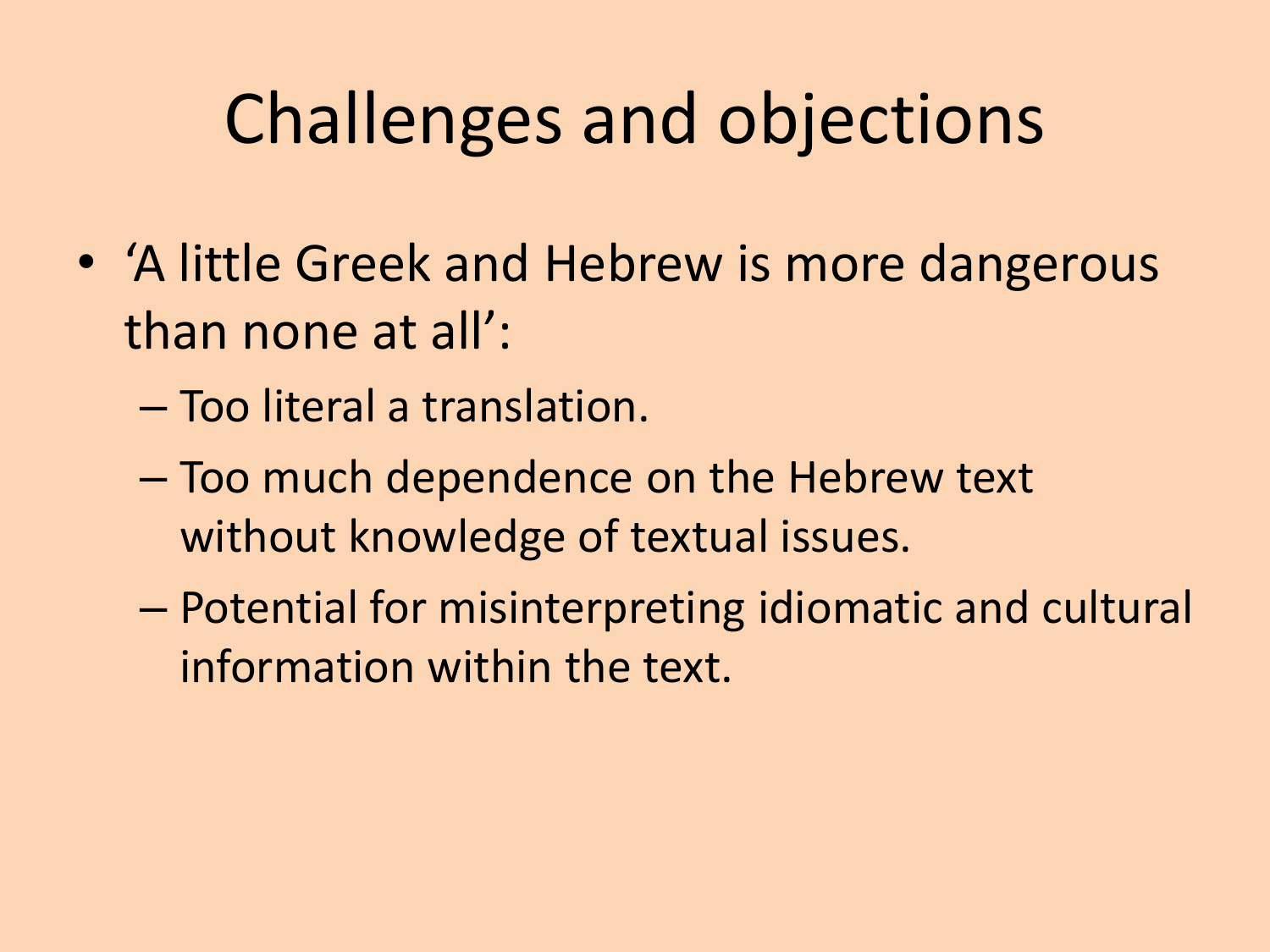# Challenges and objections

- Too much time to acquire adequate competence
- Too much time consulting and studying the original texts
- Lack of training and resources in adapting to the use of Biblical languages as part of the translation task
- Lack of 'available' African scholars for the task.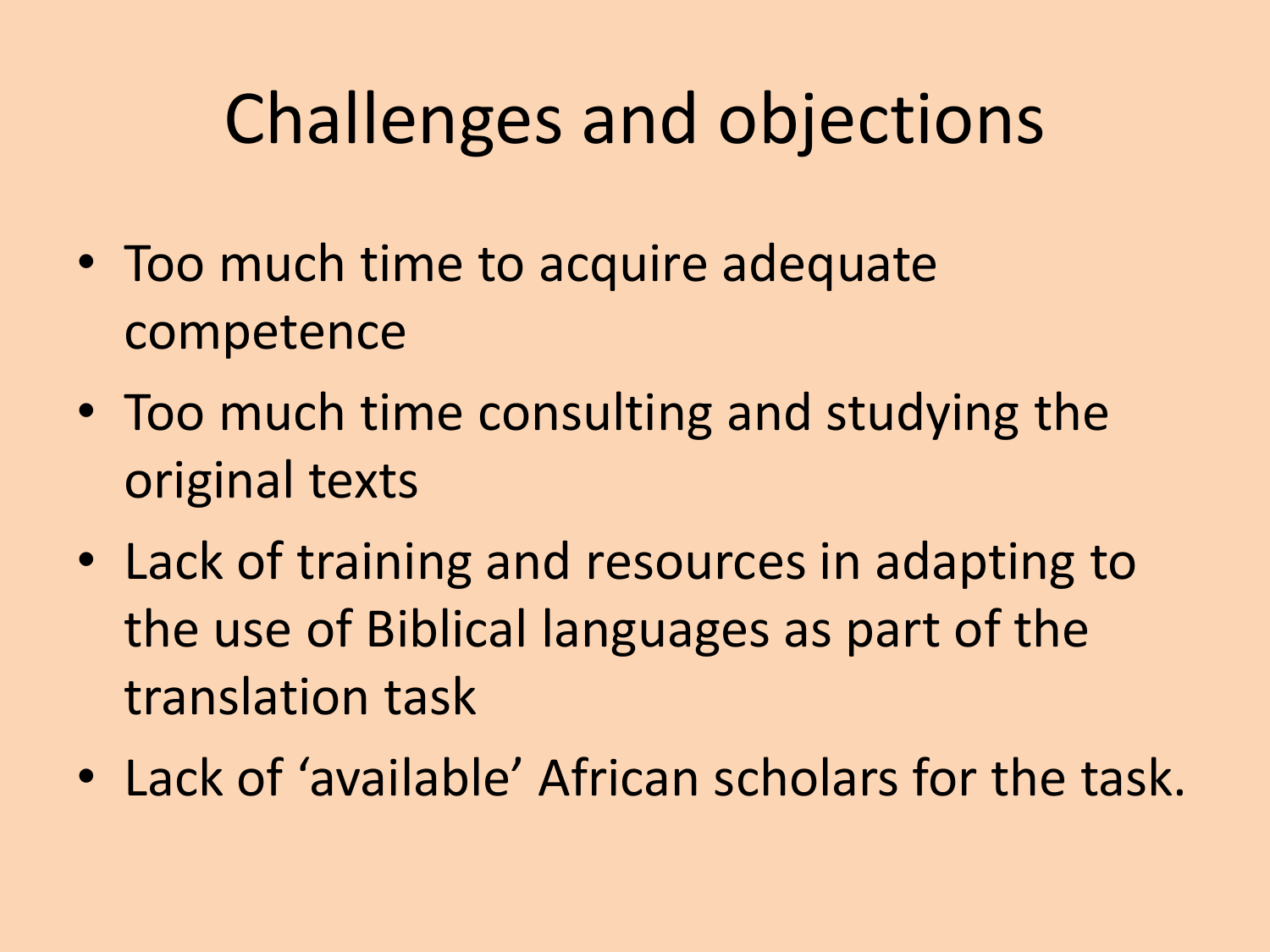### THE WAY FORWARD

- Training and resources
- Time and finances
- Mobilized church constituency
- Source language software